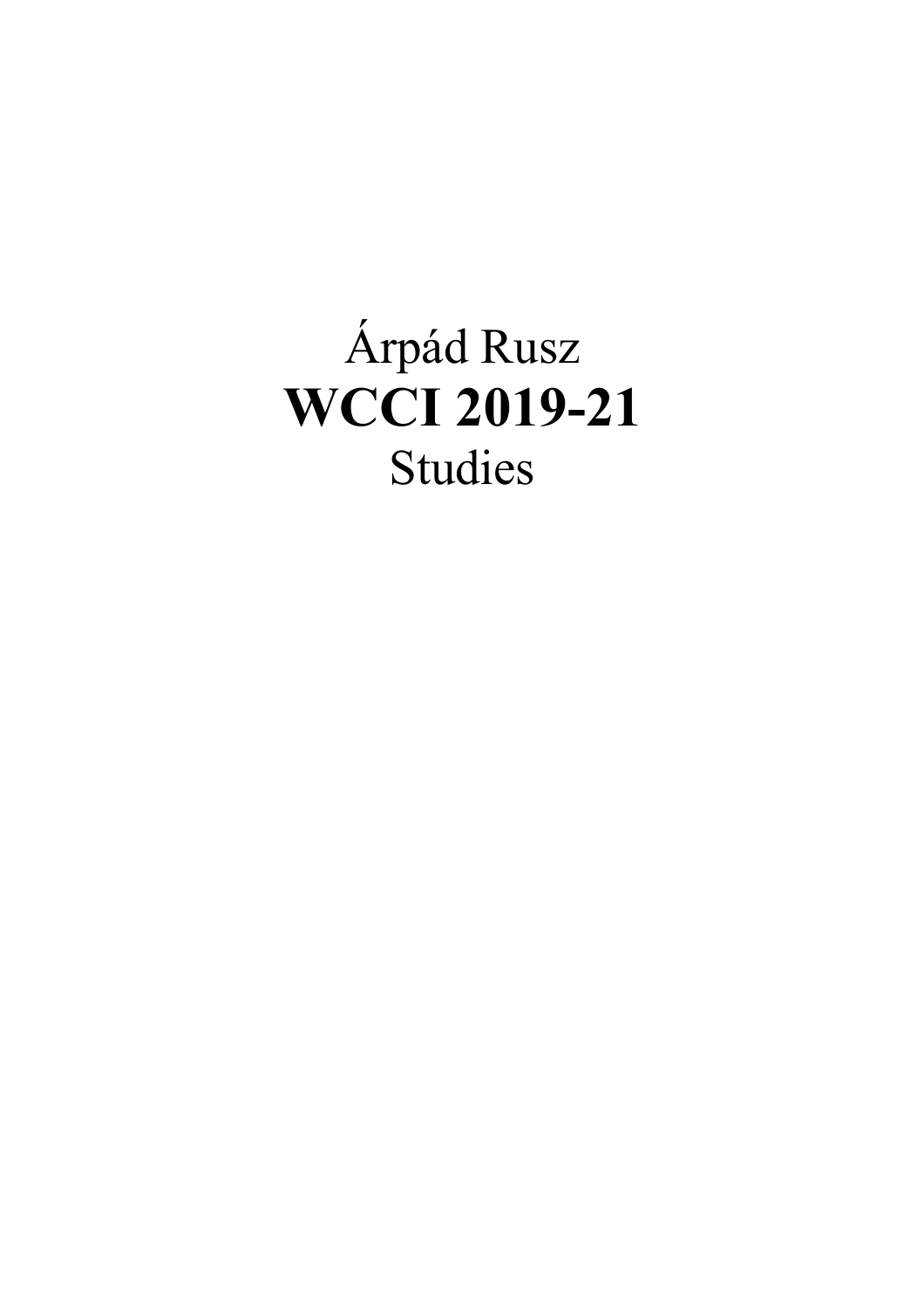

White wins

- **1. Ba3!** 1. Rxc3+? Kd5 = and both dangerous white pawns are pinned.
- a) **1... Qxa3 2. Rxc3+!** Fork **2... Qxc3 3. Rc8+ Kd4 4. Rxc3 Rxf7+!** 4... Kxc3 5. Ke8 +-





The correct move to win! White is very polite, and lets Black to be the first to take the rook. **5... Kxc3 6. Kxf7** mutual zugzwang



mutual zugzwang(!!)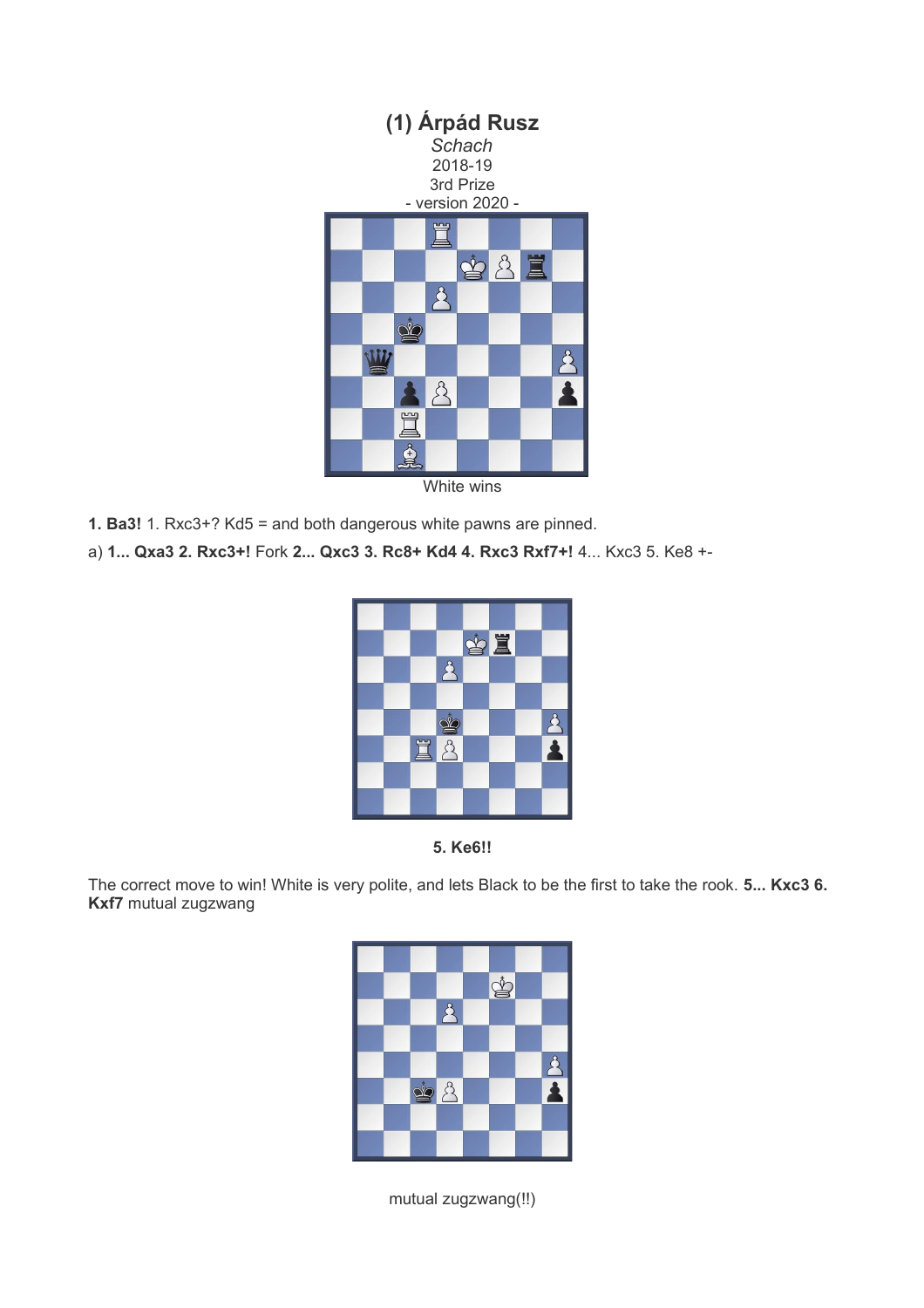**6... h2 7. d7** mutual zugzwang **7... h1=Q** Black was let to be the first to promote the pawn. **8. d8=Q**  mutual zugzwang



**8... Qb7+** Now we see the reason for white's eccentric play: the black queen has to leave its ideal square. 8... Qf3+ 9. Qf6+ +- **. Ke6!** Contrary to the thematic try, there is no check on e4. **9... Qh1** The black queen returns to h1 but something has changed: the white king is protecting the d5 square! **10. Qa5+! Kxd3 11. Qd5+ +-** fork

Thematic try at move 5: **5. Kxf7? Kxc3** mutual zugzwang **6. d7 h2** mutual zugzwang **7. d8=Q h1=Q** mutual zugzwang **8. d4 Qb7+ 9. Ke6** 9. Qe7 Qd5+ 10. Qe6 Qb7+ 11. Qe7 Qd5+ perpetual check **9... Qe4+ =** The e4-square was no longer controlled.

But what if black captures the pawn earlier and doesn't allow the triangulation?

b) **1... Rxf7+!? 2. Kxf7** 2. Ke6? Rf6+! 3. Kxf6 Qxa3 = and the queen would capture on c3 with check. **2... Qxa3 3. Rxc3+! Qxc3 4. Rc8+ Kd4**



**5. d7!!**

5. Rxc3? Kxc3 = mutual zugzwang **5... Qb3+ 6. Kf8** 6. Kg7? Qb7 -+ **6... Qb4+ 7. Kg8 Qb3+ 8. Kh8! +-**

http://ruszchessstudies.blogspot.com/2020/11/study-154.html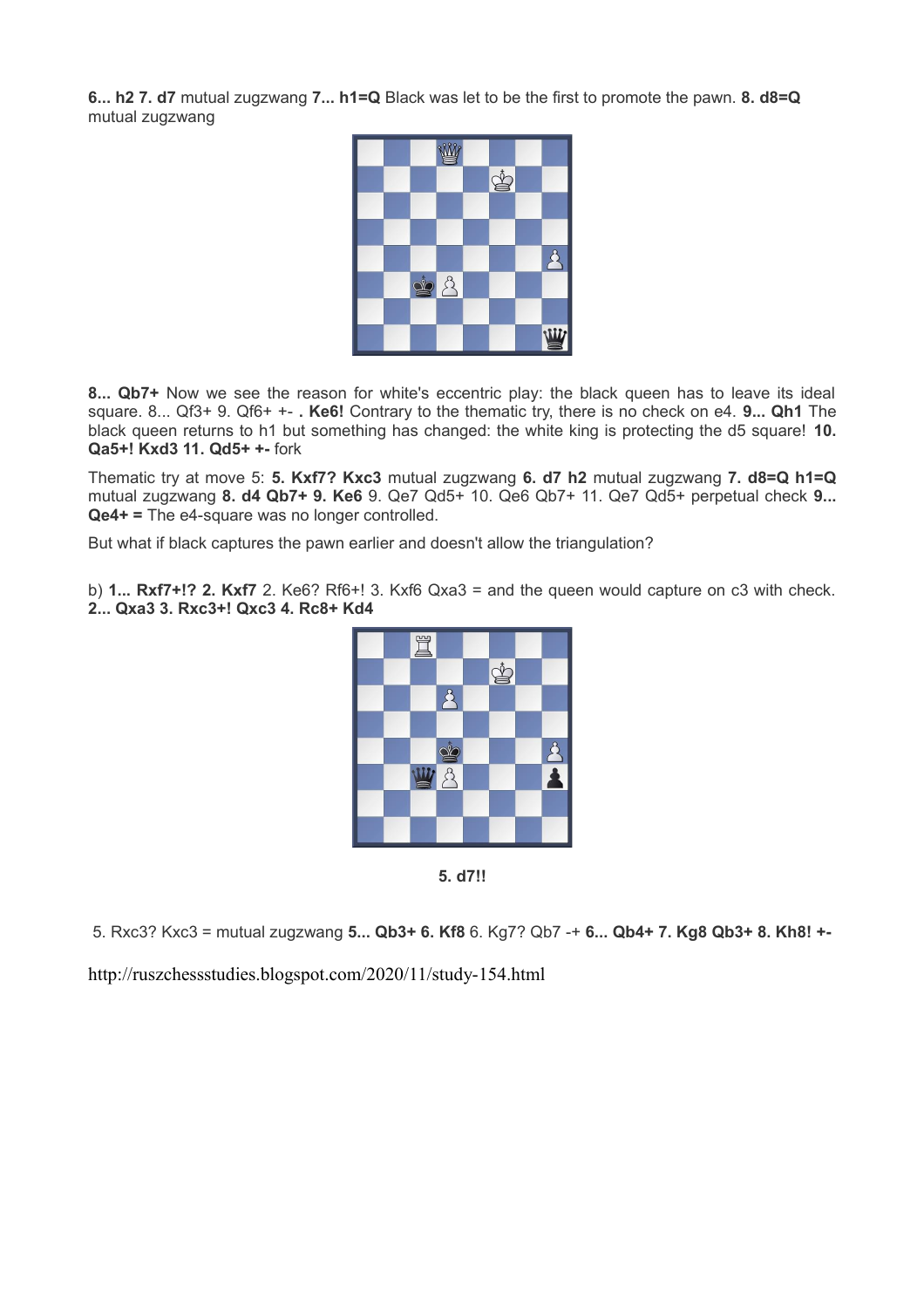

**1. Rh2!** White has to hide its rook! The rook wouldn't be safe on g3: 1. Rg3? Kd4 2. Kd6 Ke4 3. Ke6 Kf4 -+ The rook is caught! **1... Kb4 2. Kb7!** Thematic try: 2. Kb6? Kxa4 3. Ka6 The close opposition doesn't work. Kb4 4. Kb6 Kc4 5. Kc6 Kd4 6. Kd6 Ke4 7. Ke6 Kf3 (7... Kf4? 8. Kf7 Kg3 9. Rxg2+! Rxg2 10. Kxg7 =; 7... Re1? 8. Rxg2 Kf3+ 9. Kf7 =) 8. Kf7 Ra1 (b1, c1) 9. Rxg2 Ra7+! -+ **2... Kxa4**



**3. Ka8!!** 

Distant opposition! The king also must be hidden. **3... Kb5** 3... Ka3 4. Ka7 Ka2 5. Ka8! Only there! 5... Kb2 6. Kb8 Kc2 7. Kc8 Kd2 8. Kd8 Ke2 9. Ke8 Ke3 10. Ke7 Kd3 11. Kd7 Kc3 12. Kc7 Kb3 13. Kb7 Ka3 14. Ka7 Ka2 15. Ka8 positional draw **4. Kb7 Kb4 5. Kb8! Kc5 6. Kc7 Kc4 7. Kc8! Kd5 8. Kd7 Kd4 9. Kd8! Ke5 10. Ke7 Ke4 11. Ke8! Kf3**



White should avoid the f7 square. **12... Ra1 13. Rxg2! Kxg2 14. Kxg7 =**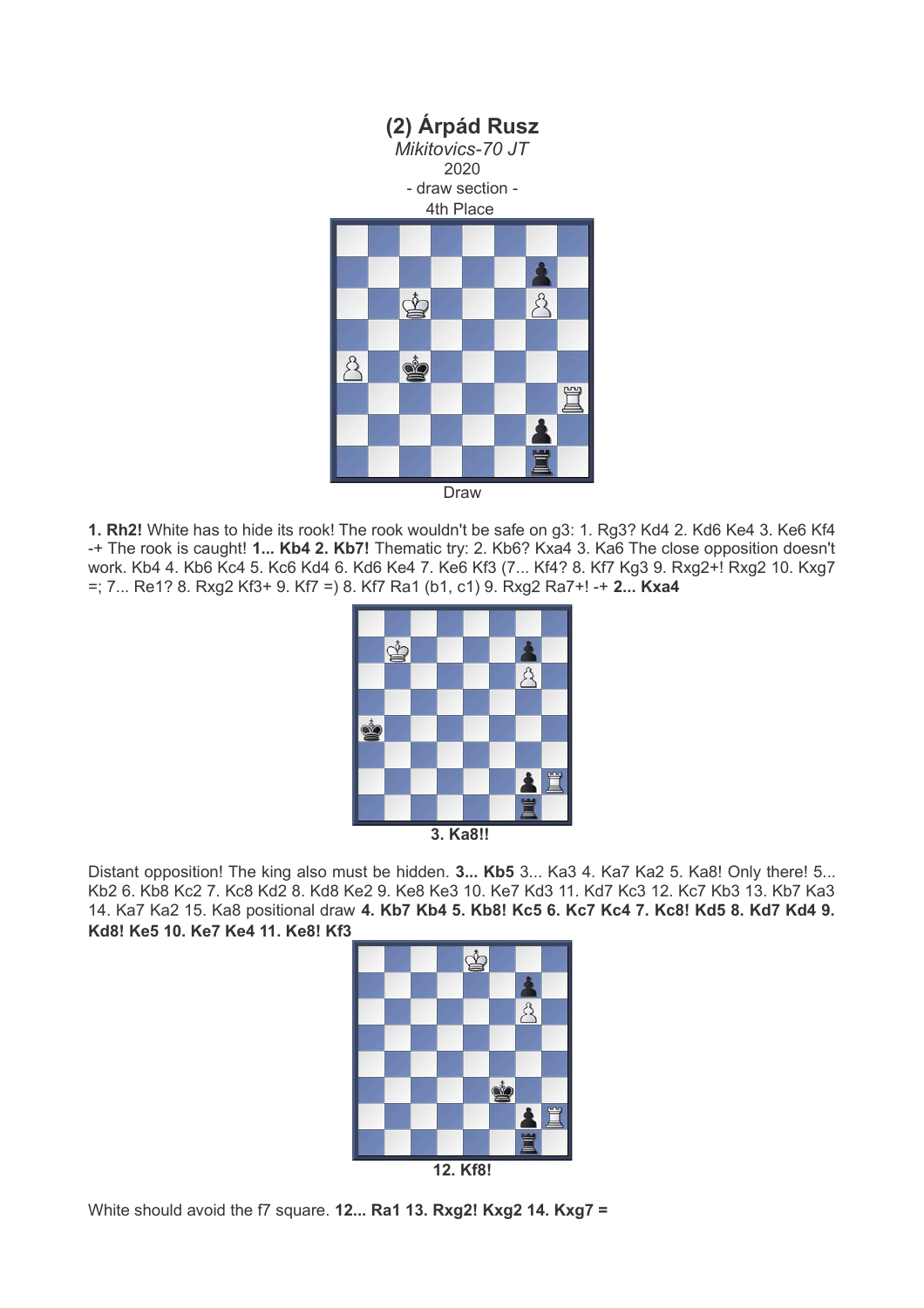

White wins

**1. b8=Q** 1. Rxb2? Nxc7 = **1... Nxc7! 2. Qxb2 Nd5+ 3. Ke4 Rd8** 3... Rg5 4. Qc1+ +- **4. Rxf3!** 4. Qg7?  $Rd7! 5. Qxd7 Nf6+ =$ 

**a) 4... Ra8!** The black rook goes to the only square on the board which is safe. But - like in the classical Q vs R Philidor position - white can pass the move to black and forcing the rook move again.



**5. Qg7!!**

5. Kxd5? Bxf3+ =; 5. Qc1+? Kh2 6. Qh6+ Kg1 7. Qc1+ Kh2 positional draw **5... Ra2** 5... Bxf3+ 6. Kxf3 Ra3+ 7. Kf2 Ra2+ 8. Ke1! (8. Kf1? Ne3+ =) 8... Ne3 9. Qh6+ +-; 5... Ra3 6. Qh6+ Kg1 7. Qc1+ +-; 5... Ra4+ 6. Ke5 Bxf3 7. Qh7+ Kg2 8. Qc2+ Kg3 9. Qxa4 +- pseudo-fortress; 5... Ra6 6. Qh8+ Kg1 7. Qd4+ Kh1 8. Qd1+! +- (8. Qxd5? Rf6 =); 5... Rc8 6. Qa1+ Kh2 7. Qe5+ Kh1 8. Qh5+! +- (8. Qxd5? Rc3 =)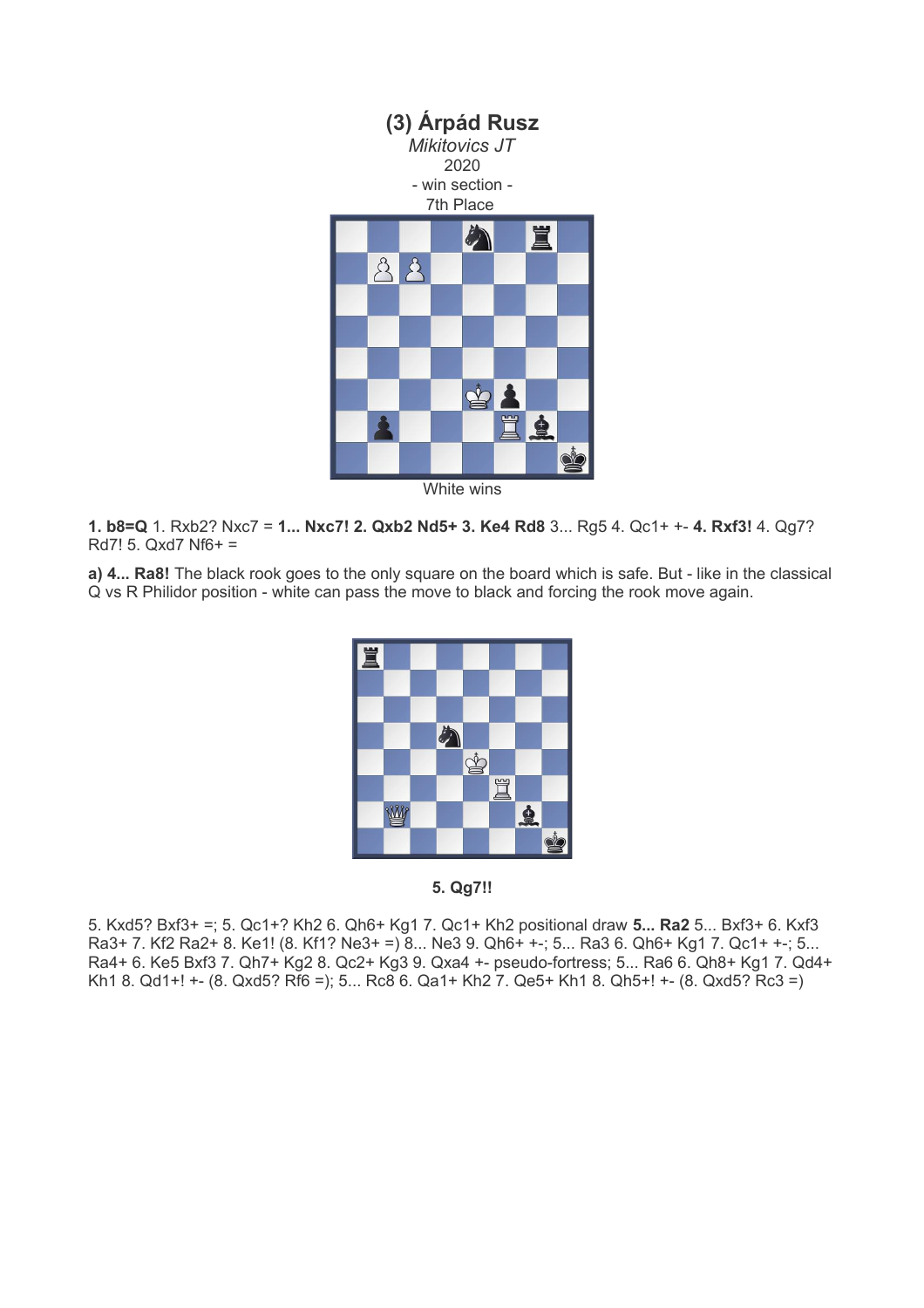

position A

**6. Qh7+! Kg1 7. Kd4!** 7. Ke5? Re2+ = **7... Rd2+** 7... Bxf3 8. Qb1+ +-; 7... Ra4+ 8. Ke5! Bxf3 9. Qb1+ Kg2 10. Qc2+ Kg3 11. Qxa4 +- pseudo-fortress **8. Rd3 Nf6!**

|  |                    |  |               | 88888 |
|--|--------------------|--|---------------|-------|
|  |                    |  |               |       |
|  |                    |  |               |       |
|  |                    |  |               |       |
|  | <b>Lui (Lui 0)</b> |  |               |       |
|  |                    |  | $\frac{1}{2}$ |       |
|  |                    |  |               |       |

Now it seems like, after every queen move, black can build a fortress (e.g. 9. Qh6? Rxd3+ 10. Kxd3 Ne4! = fortress). Except after **9. Qa7!** battery **Rxd3+ 10. Kxd3+** Check! There is no time for Ne4. **10... Kh1 11. Qa1+ +-**

b) **4... Rg8**



position B

We have reached position A but mirrored. So the play will be an echo of the previous one. **5. Qb1+! Kh2 6. Ke5!** 6. Kd4? Rg4+ = **6... Rg5+** 6... Bxf3 7. Qh7+ +-; 6... Re8+ 7. Kd4! Bxf3 8. Qh7+ Kg2 9. Qg6+ Kf2 10. Qxe8 +- pseudo-fortress **7. Rf5 Nc3!**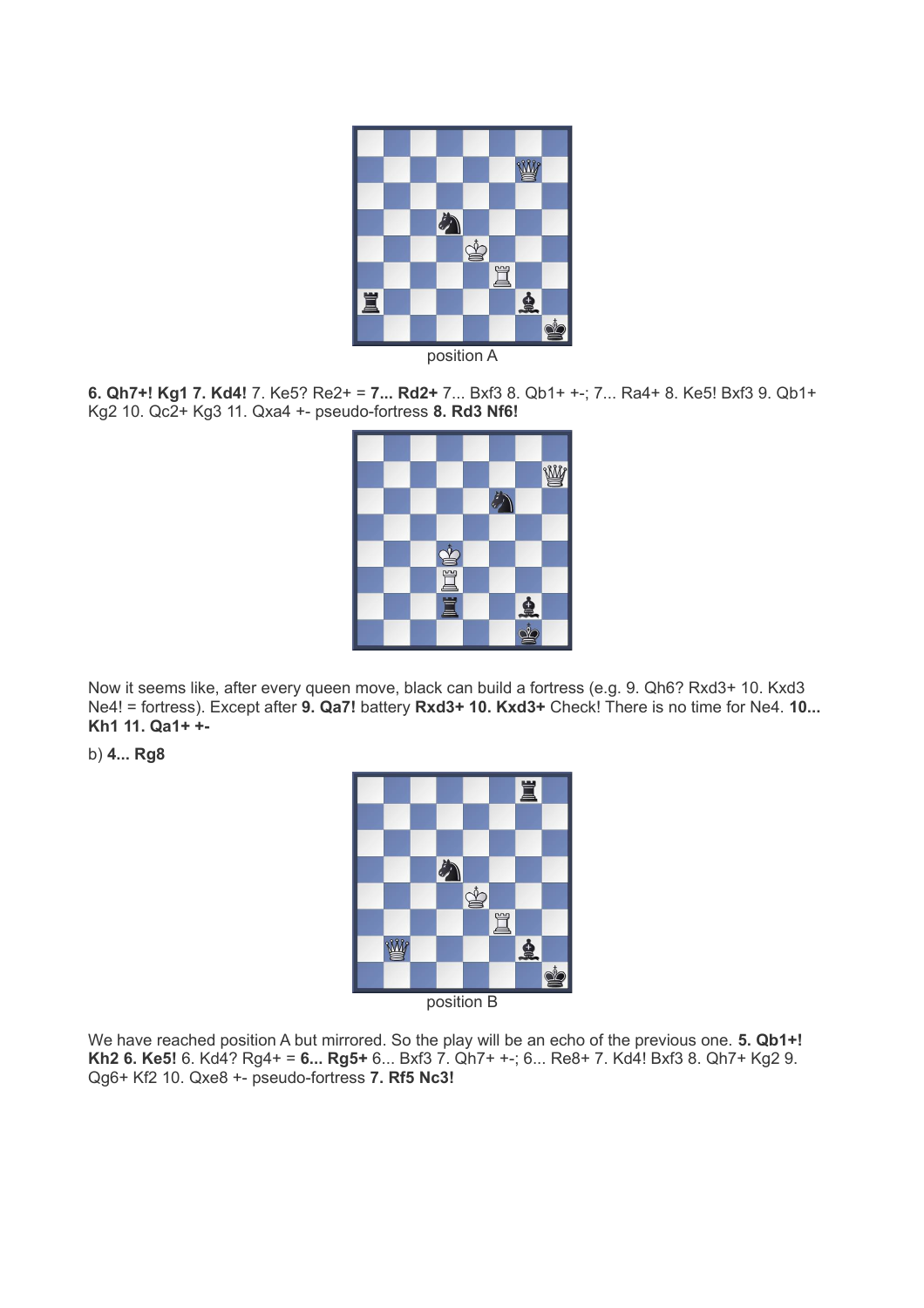

**8. Qb8!** battery 8. Qc1? Rxf5+ 9. Kxf5 Ne4! = fortress **8... Rxf5+ 9. Kxf5+** Check! There is no time for Ne4. **9... Kh1 10. Qh8+ +-**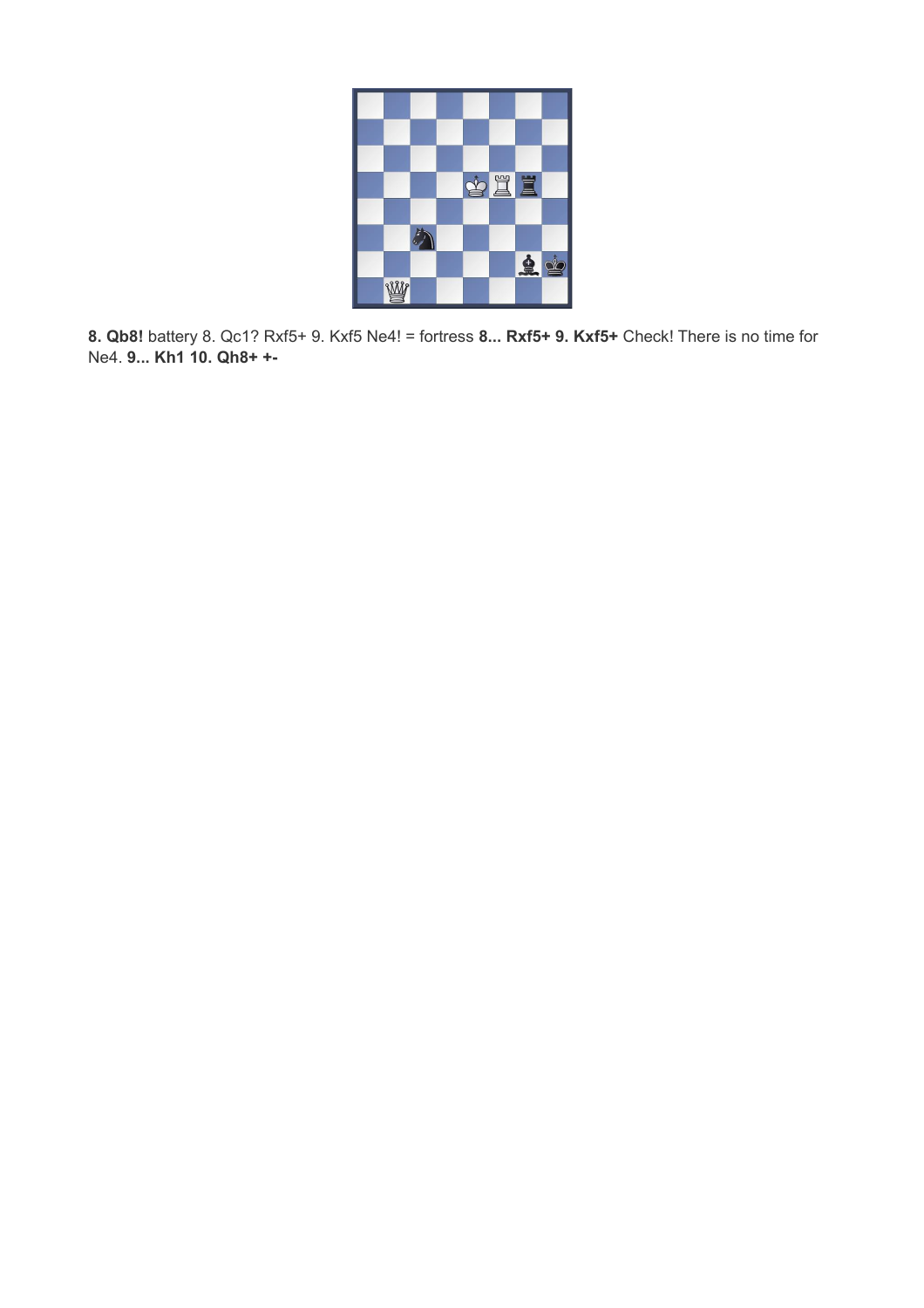

White wins

**1. Nd7+! Qxd7 2. Bc5+! Kxc5 3. Rc1+ Kb6 4. Rc6+! Qxc6 5. bxc6 Bxh5 6. c7** Is it over? Not yet! Black has a counterplay by setting a stalemate trap! **6... g6!** During the introduction, White has lost a Knight, a Bishop, a Rook, and a Queen. We will see some kind of a Phoenix promotion now, right? No!





"Anti-Phoenix" 7. c8=Q? echo stalemate **7... Kc6 8. Kd8 Kd6!** An echo stalemate trap!



**9. Ke8!!**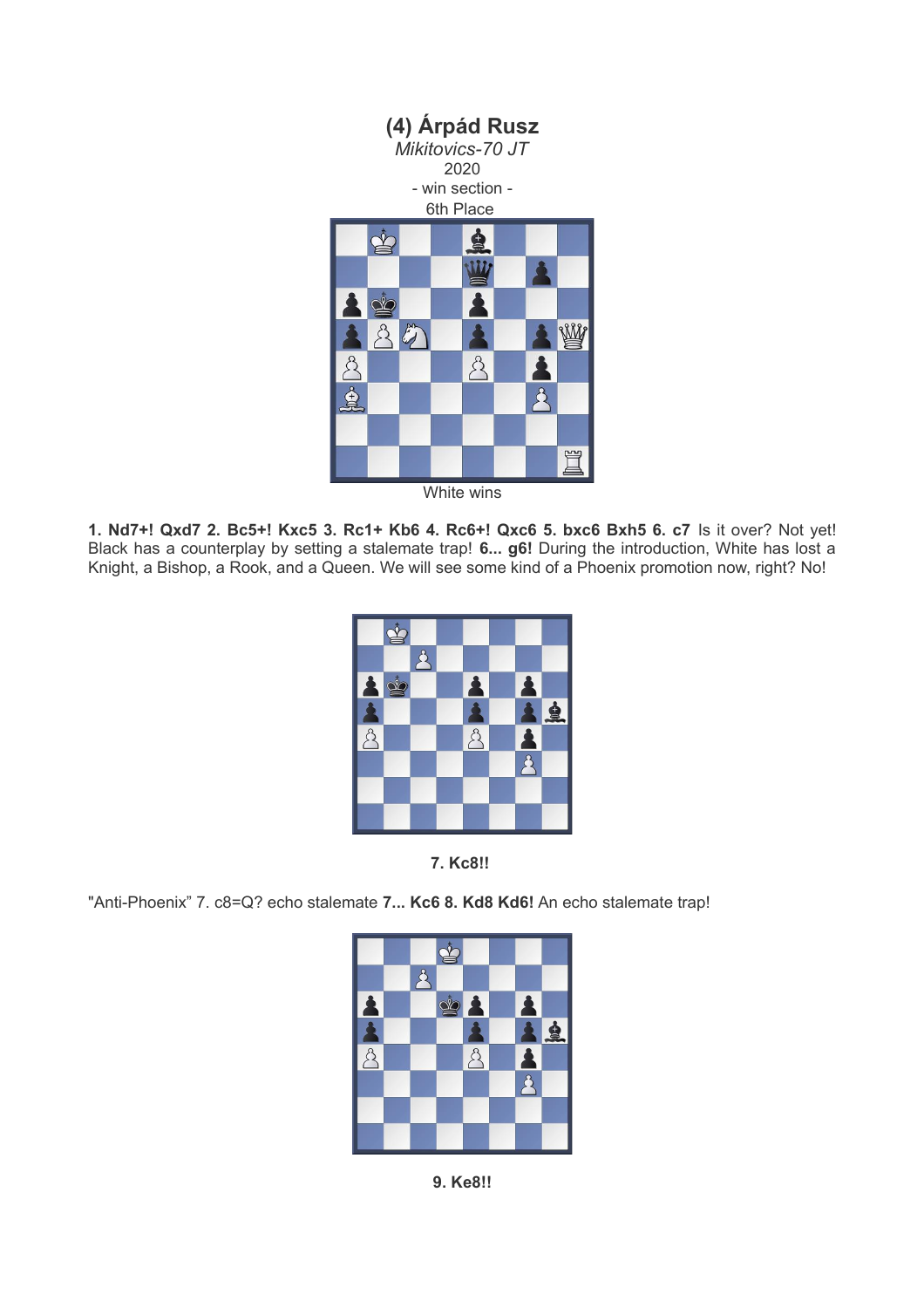The Pawn is also sacrified! Does White really want to win this endgame? 9. c8=Q? echo stalemate; 9. Kc8?! Kc6 10. Kb8 Kb6 positional draw **9... Kxc7 10. Ke7** mutual zugzwang



Position A

**10... Kc8!** 10... Kc6 11. Kxe6 Kc7 12. Kxe5 Kd7 13. Kf6 +-



Thematic try: **11. Kxe6? Kd8 12. Kd6** (12. Kxe5 Ke7 13. Kd5 Kd7 14. e5 Ke7 15. e6 Ke8 16. Kd6 Kd8 17. e7+ Ke8 18. Ke6 stalemate) **12... Ke8 13. Kc6 Ke7 14. Kc7 Ke6!** The e6 pawn is missing! **15. Kc6 Ke7** positional draw

The right move is **11. Kd6! Kd8 12. Kc6 Ke7** 12... Kc8 13. Kb6 Kb8 14. Kxa6 +- **13. Kc7!** The kings have interchanged their places! 13. Kb6? Kd6 14. Kxa5 Kc5 15. Kxa6 Kd4 =



**13... Ke8** Unfortunately, the e6 square was not empty. **14. Kb6 Kd7 15. Kxa5!** 15. Kxa6? Kc6 16. Kxa5 Kc5 17. Ka6 Kd4 = **15... Kc6 16. Kxa6 Kc5 17. a5 Kc6** 17... Kd4 18. Kb5(6) Kxe4 19. a6 Kf3 20. a7 Kxg3 21. a8=Q Kh2 22. Qa2+ +- **18. Ka7 Kc7 19. a6** mutual zugzwang **19... Kc8 20. Kb6 +-** 20. Ka8?! Kc7 21. a7? Kc8 stalemate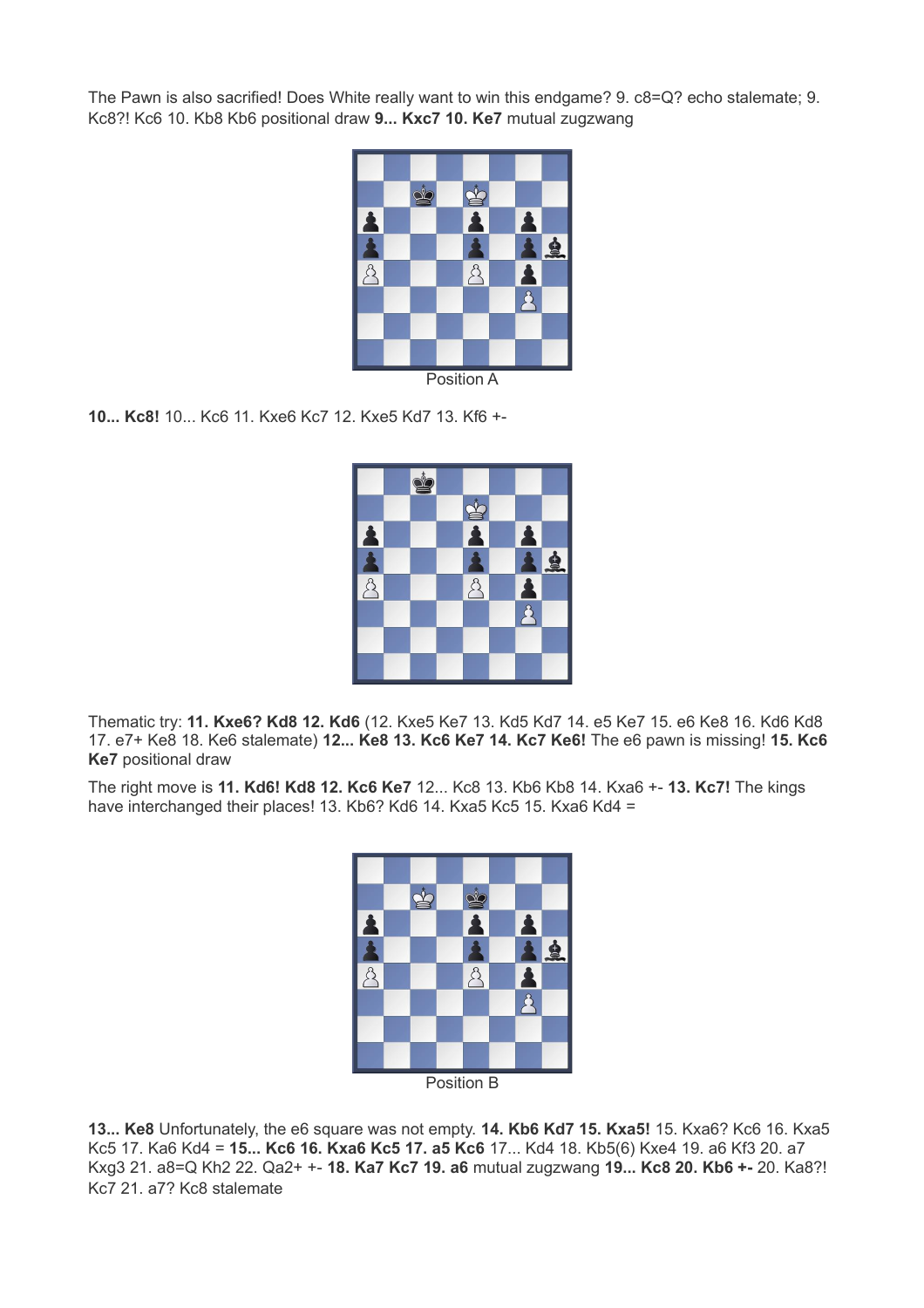

White wins

**1. Rc1+! Qf1+!** 1... Kg2 2. a8=Q+ Qf3+ 3. Qxf3+ Kxf3 4. Rc3+ Ke2 5. Ra3 Kd1 6. a6 Kc1 7. a7 Rh8 8. Rxa2 +- **2. Rxf1+ Kg2**





3. a8=Q+? Kxf1 -+ **3... Kxh1** 3... Rxh1 4. a8=Q+ +- **4. a8=Q+ Kg1** 



**5. Qg8+ Rg2 6. Qh8! +-**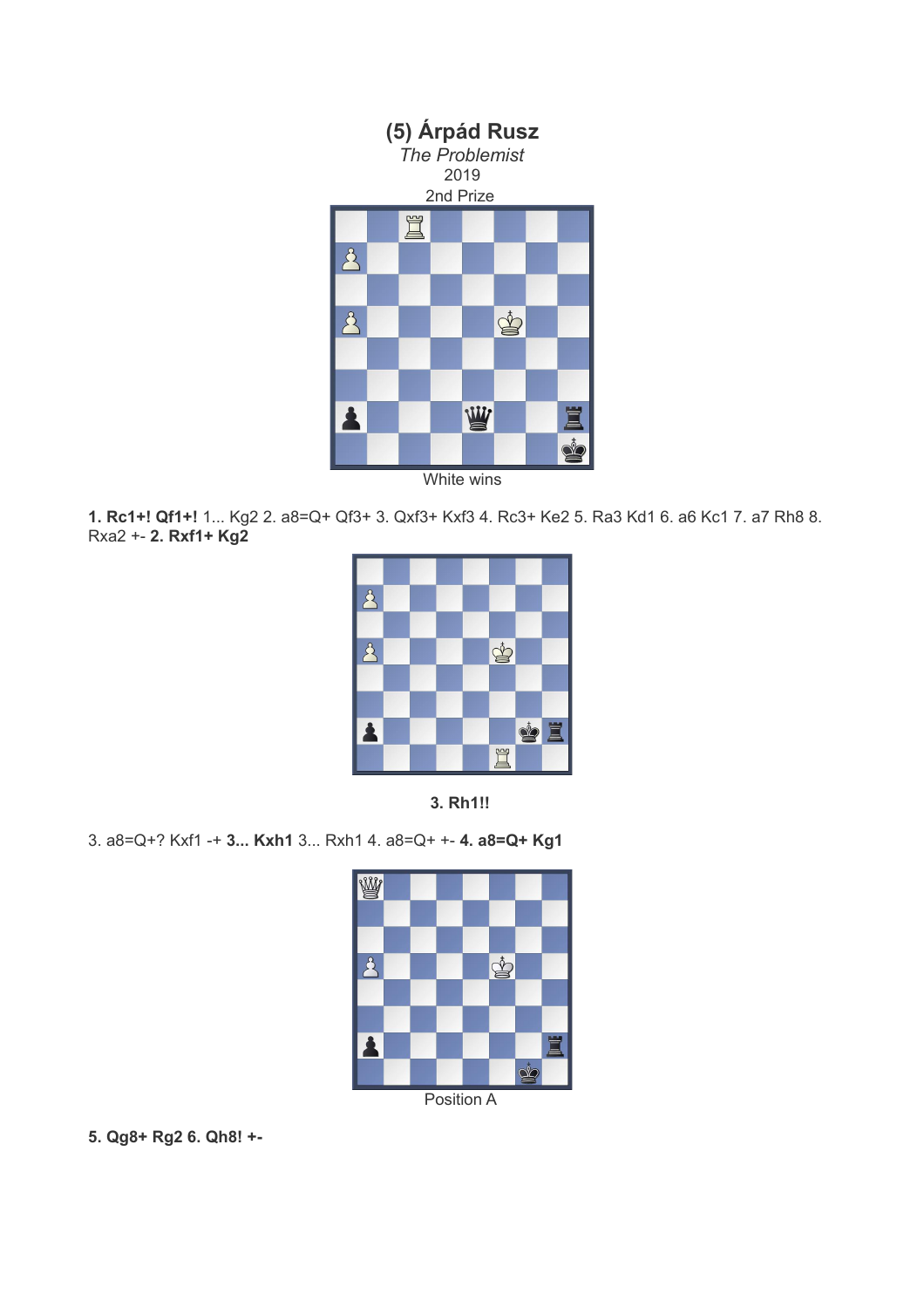There is a thematic try on the first move:

**1. a8=Q+? Kg1** 1... Qg2? 2. Rc1#; 1... Rg2? 2. Rc1+ Kh2 3. Qh8+ +- **2. Rc1+ Qf1+!** 2... Kf2? 3. Qa7+ Qe3 4. Rc2+ Kf3 5. Qb7+ Kg3 6. Qg7+ Kf3 7. Qg4# **3. Rxf1+ Kxf1**



## **4. Qa6+ Kg1 5. Qg6+ Rg2**

In this try, the queen got to g6 (instead of g8), and the black pawn cannot be stopped from promoting.

## **6. Qf6 Rf2+ -+**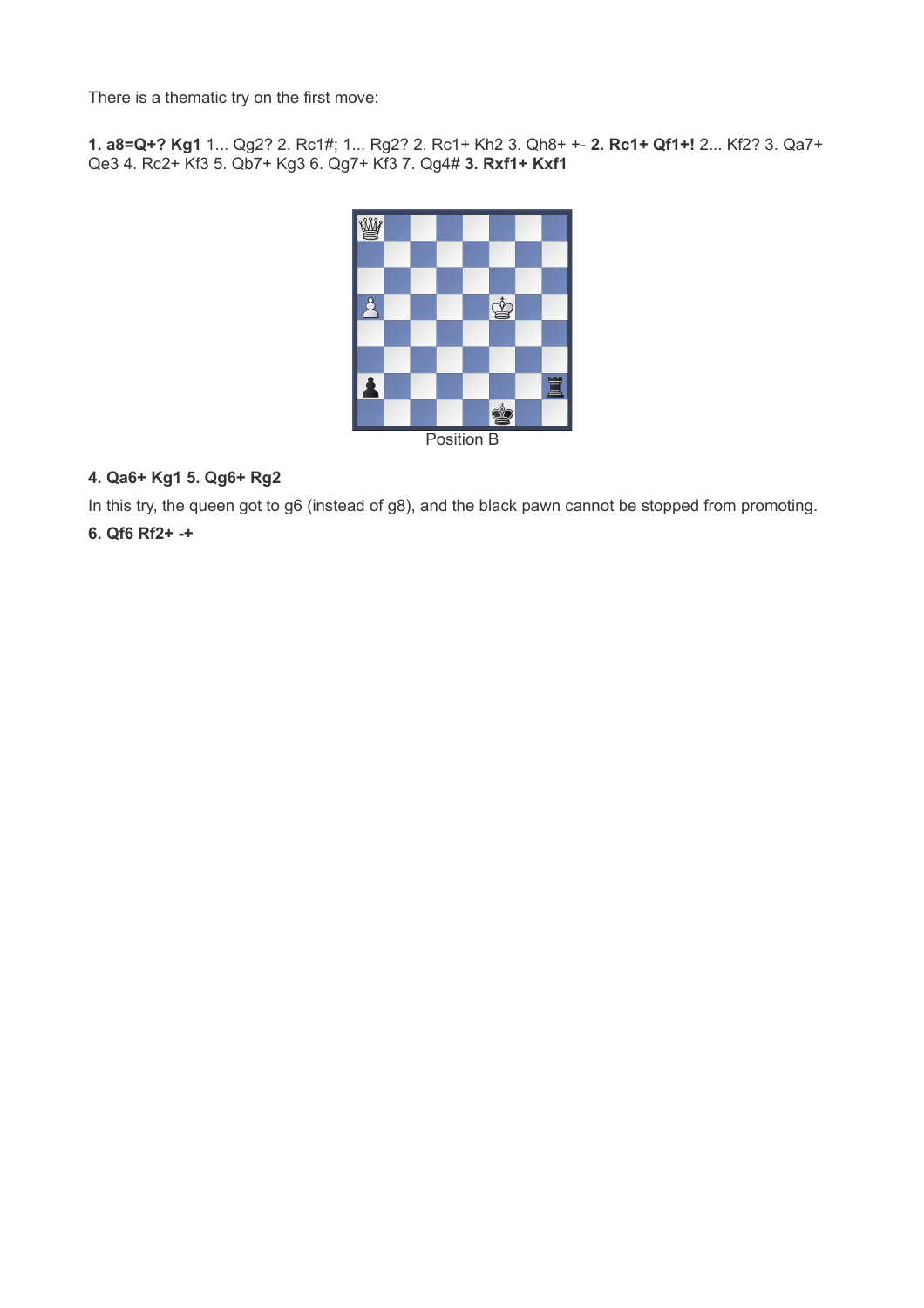

**1. Nxe6!** Threatening with checkmate on c7. Thematic try: 1. Nf4+? g2 2. Bxg2+ Rxg2 3. N8xe6 (3. Nxg2 Nf7 4. Nxe6 Qc4+ 5. Nc7+ Qxc7+ 6. Kxc7 Nxh6 -+) 3... Nxe6 4. Nxe6 Qg4! -+ Black pins the knight. The g4 square was empty because the rook managed to move away. **1... Nxe6 2. Nf4+ g2 3. Nxe6!** White again is threatening to give checkmate on c7. The knight cannot be pinned by Qg4. Letting the rook to move away from g4 is again a mistake: 3. Bxg2+? Rxg2 4. Nxe6 Qg4! -+ **3... Qc4+** 3... gxh1=Q?? 4. Nc7# **4. Nc7+ Qxc7+ 5. Kxc7 Rxg7+!** 5... Bb8+ 6. Kd8! The white king leaves the c8 square empty. 6... gxh1=Q 7. Qa6+ Ba7 8. Qc8+ Bb8 9. Qa6+ perpetual check **6. Qxg7 Bb8+**

| İ        | AD |  |  |  |  |  |    |  |  |
|----------|----|--|--|--|--|--|----|--|--|
|          |    |  |  |  |  |  |    |  |  |
|          |    |  |  |  |  |  |    |  |  |
|          | S, |  |  |  |  |  |    |  |  |
|          |    |  |  |  |  |  |    |  |  |
|          |    |  |  |  |  |  |    |  |  |
|          |    |  |  |  |  |  |    |  |  |
|          |    |  |  |  |  |  | 小白 |  |  |
| 7. Kc6!! |    |  |  |  |  |  |    |  |  |

Triangulation. White lets black to promote the pawn with check. Thematic try: 7. Kb6? gxh1=Q -+ mutual zugzwang **7... gxh1=Q+ 8. Kb6!** Focal Theme. The black queen has to keep an eye on both b7 and a1.



mutual zugzwang